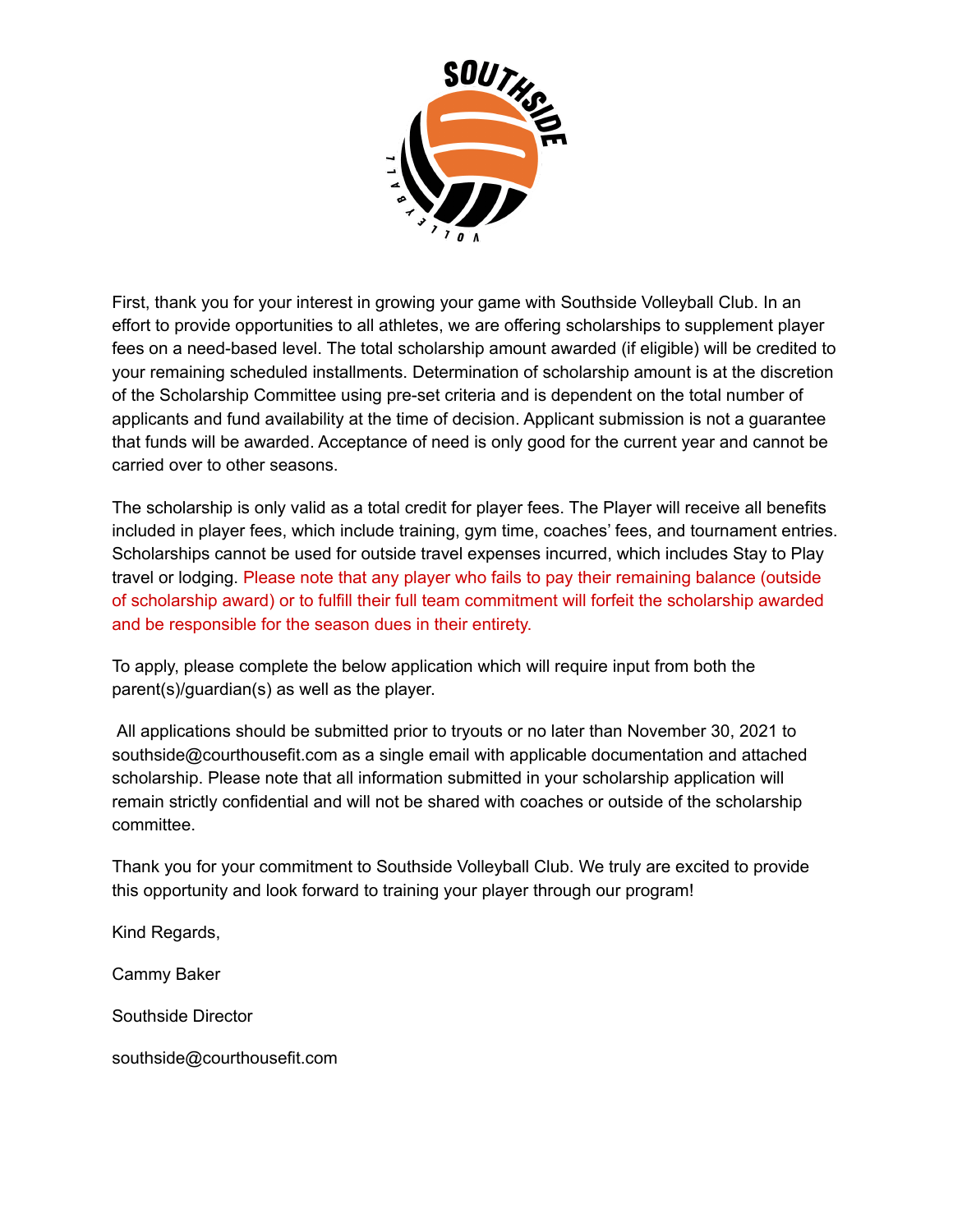

## 2021-2022 Southside Volleyball Club Scholarship Application

Thank you for taking time to apply for a Southside Volleyball Club Scholarship for the 2021-2022 club season. To ensure we have all the information needed to evaluate your eligibility, please complete this application in full and follow the instructions along the way. Once completed, please submit all your information no later than November 30, 2021 to the Southside Scholarship Committee as follows:

By email: [southside@courthousefit.com](mailto:southside@courthousefit.com)

1. Applicant's Full Name:

LAST NAME FIRST NAME MIDDLE INITIAL

2. Applicant's Complete Address:

STREET ADDRESS

CITY STATE ZIP CODE

PHONE E-MAIL ADDRESS

3. Current School: \_\_\_\_\_\_\_\_\_\_\_\_\_\_\_\_\_\_\_\_\_\_\_\_\_\_\_\_\_

4. Current GPA: \_\_\_\_\_\_\_\_\_\_\_\_\_\_\_\_\_\_\_\_\_\_\_\_\_\_\_\_\_\_\_\_\_\_\_(transcript attached)

\_\_\_\_\_\_\_\_\_\_\_\_\_\_\_\_\_\_\_\_\_\_\_\_\_\_\_\_\_\_\_\_\_\_\_\_\_\_\_\_\_\_\_\_\_\_\_\_\_\_\_\_\_\_\_\_\_\_\_

\_\_\_\_\_\_\_\_\_\_\_\_\_\_\_\_\_\_\_\_\_\_\_\_\_\_\_\_\_\_\_\_\_\_\_\_\_\_\_\_\_\_\_\_\_\_\_\_\_\_\_\_\_

\_\_\_\_\_\_\_\_\_\_\_\_\_\_\_\_\_\_\_\_\_\_\_\_\_\_\_\_\_\_\_\_\_\_\_\_\_\_\_\_\_\_\_\_\_\_\_\_\_\_\_\_\_

\_\_\_\_\_\_\_\_\_\_\_\_\_\_\_\_\_\_\_\_\_\_\_\_\_\_\_\_\_\_\_\_\_\_\_\_\_\_\_\_\_\_\_\_\_\_\_\_\_\_\_\_\_

5. Age and team you are playing for this season:  $(aq$ e, team $)$ 

6. Southside Volleyball Teams in which you have participated in prior seasons (age/year/coach):